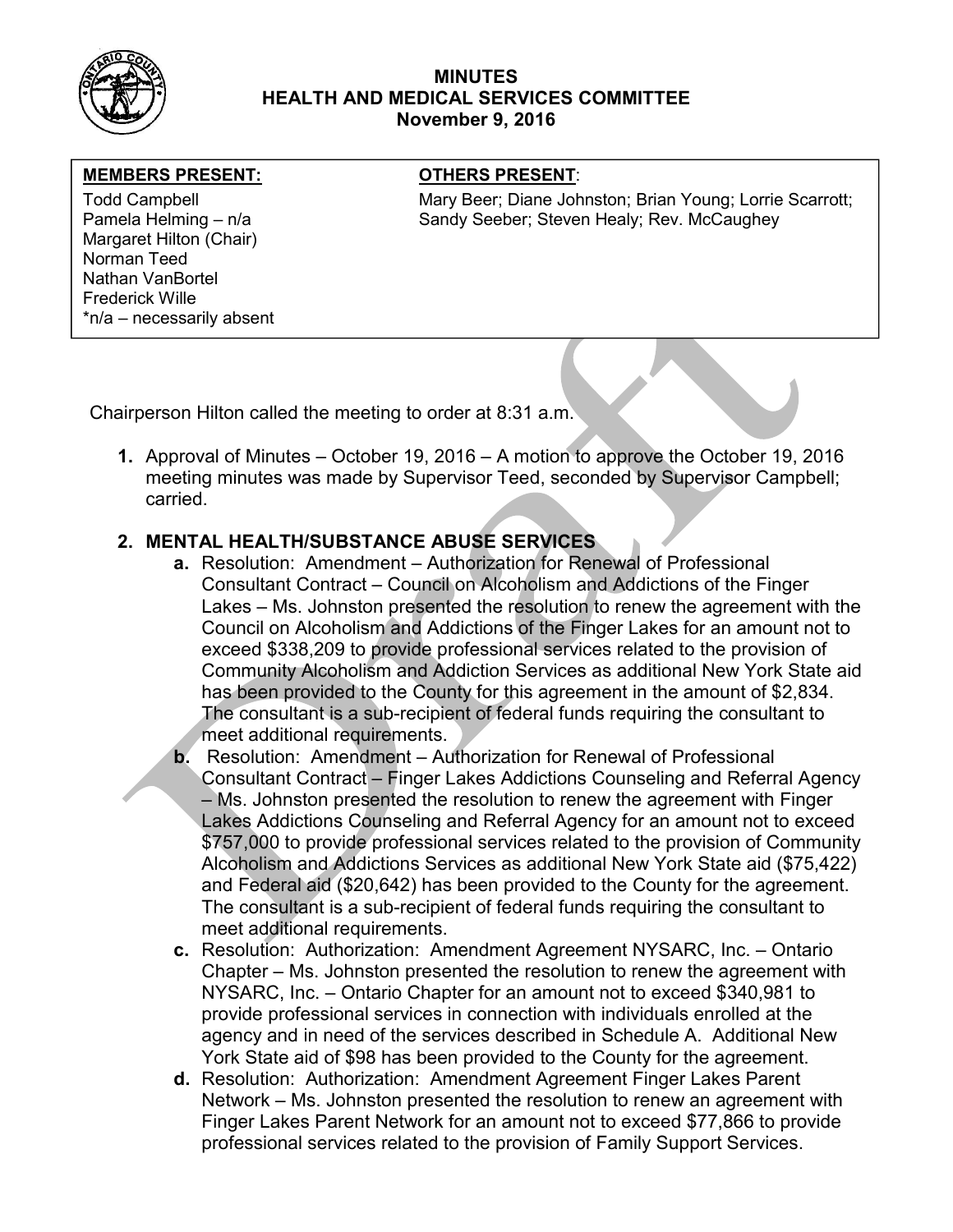Additional New York State aid of \$116 has been provided to the County for the agreement.

- e. Resolution: Authorization: Amendment Agreement Unity House of Cayuga County, Inc. – Unity Employment Services – Ms. Johnston presented the resolution for the renewal of the agreement with Unity House of Cayuga County, Inc. – Unity Employment Services for an amount not to exceed \$98,840 to provide professional services related to the provision of Supported Employment – Extended Care. Additional New York State aid of \$148 has been provided to the County for the agreement. Supervisor Teed made a motion to approve Resolutions a. – e. as a block, seconded by Supervisor Campbell; carried.
- f. Resolution: Authorization: Amendment Agreement William E. Mitchell, PSYD Ms. Johnston presented the resolution to amend an authorized contract with William E. Mitchell, PsyD for Psychological Consultation Services. There is a need for additional services for 2016 and William E. Mitchell, PsyD is willing to prove the needed additional services at an additional cost of \$4,520. Funding for the additional services is available in the current budget. A motion to approve the resolution was made by Supervisor Campbell, seconded by Supervisor VanBortel; carried.
- g. Mental Health/Substance Abuse Updates Ms. Johnston provided the following updates:
	- The Mental Health Clinic will be enhancing services for consumers by adding evening hours. Monday's evening hours will be moved to Tuesday evenings, and Wednesday evening hours will be added. The program will be piloted for 6-12 months beginning sometime in January. The primary targets for these evening hours are children, who miss school for daytime appointments, and working adults.
	- An Open Access Model for initial intake days will begin next week. Rather than having intake appointments, clients will have the opportunity to come in during the intake day for an initial appointment.
	- Interviewing for an Intake Worker, excellent candidates so far.
	- A Supervising Social Worker is retiring in January. Two candidates have been interviewed for the position, and one more interview is scheduled. These have also been excellent candidates.

# 3. PUBLIC HEALTH

- a. Public Health Updates Ms. Beer provided the following updates:
	- Flu is sporadic throughout the state.
	- Diagnosed, unconfirmed case of mumps in the county following international travel.

## 4. COMMUNITY SERVICES BOARD

- a. Reverend McCaughey provided the following updates -
	- The Partnership for Ontario County held its annual meeting recently. The Partnership is expanding quickly and will be hiring an operations manager. Bonnie Ross is very busy as The Partnership is expanding and she is spending more time away from the office. On December 1